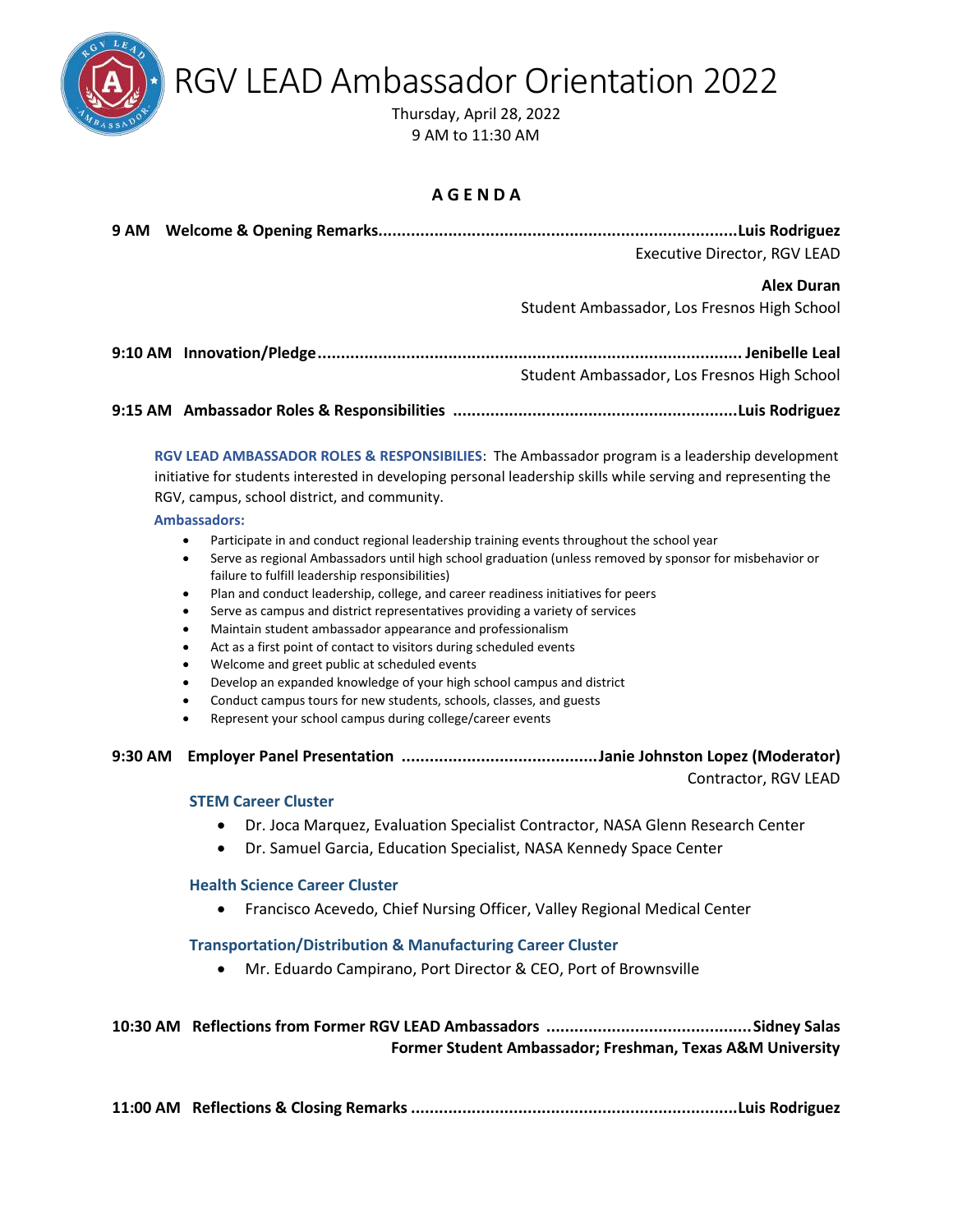### **PANELIST BIOGRAPHIES**

### **RGV LEAD Student Ambassador Orientation/Spring Leadership Workshop**



### **Eduardo A. Campirano Port Director & CEO, Port of Brownsville**

Eduardo A. Campirano is the Port Director & CEO of the Port of Brownsville. He was appointed to this position in May 2007 and is responsible for the operations of the only U.S. deep-water seaport located directly on the US/Mexico border. During his tenure, the Port of Brownsville has improved its financial position by increasing its cash reserves, issued debt for infrastructure improvements, undertaken major capital projects, infrastructure improvements and repairs, and has attracted port-related

investments through public and private sector partnerships. Mr. Campirano's public service extends to his active participation in numerous civic and maritime industry organizations and committees.



## **Frank Acevedo MSN, MBA, RN**

#### **Chief Nursing Officer, Valley Regional Medical Center**

Frank Acevedo joined HCA in February 1996; He is the Chief Nursing Officer at Valley Regional Medical Center since 2018. Frank has a Master of Science in Nursing and a Master in Business Administration.

His leadership expanded multiple service lines, improved patient care, strengthened physician engagement, and enhanced nursing services.

He received the reader's choice award by the Brownsville Herald as

"Brownsville's Favorite Nurse" and was recognized by the Texas Senate & The Texas House of Representatives as a "Exemplary Allied Health Administrator." Frank was also recognized by the PNACC with "the Modern Spirit of Nightingale Aware 2020."

Frank is a member of the Perioperative Association of Registered Nurses and the Philippine Nurses Association of America. He is also a board member for the South Texas Independent School District and the United Way of Southern Cameron County.

Frank also serves as an advisory board member for The University of Texas Rio Grande Valley Nursing School and Texas Southmost College Nursing School. Frank is also a decorated veteran of the United States Air Force.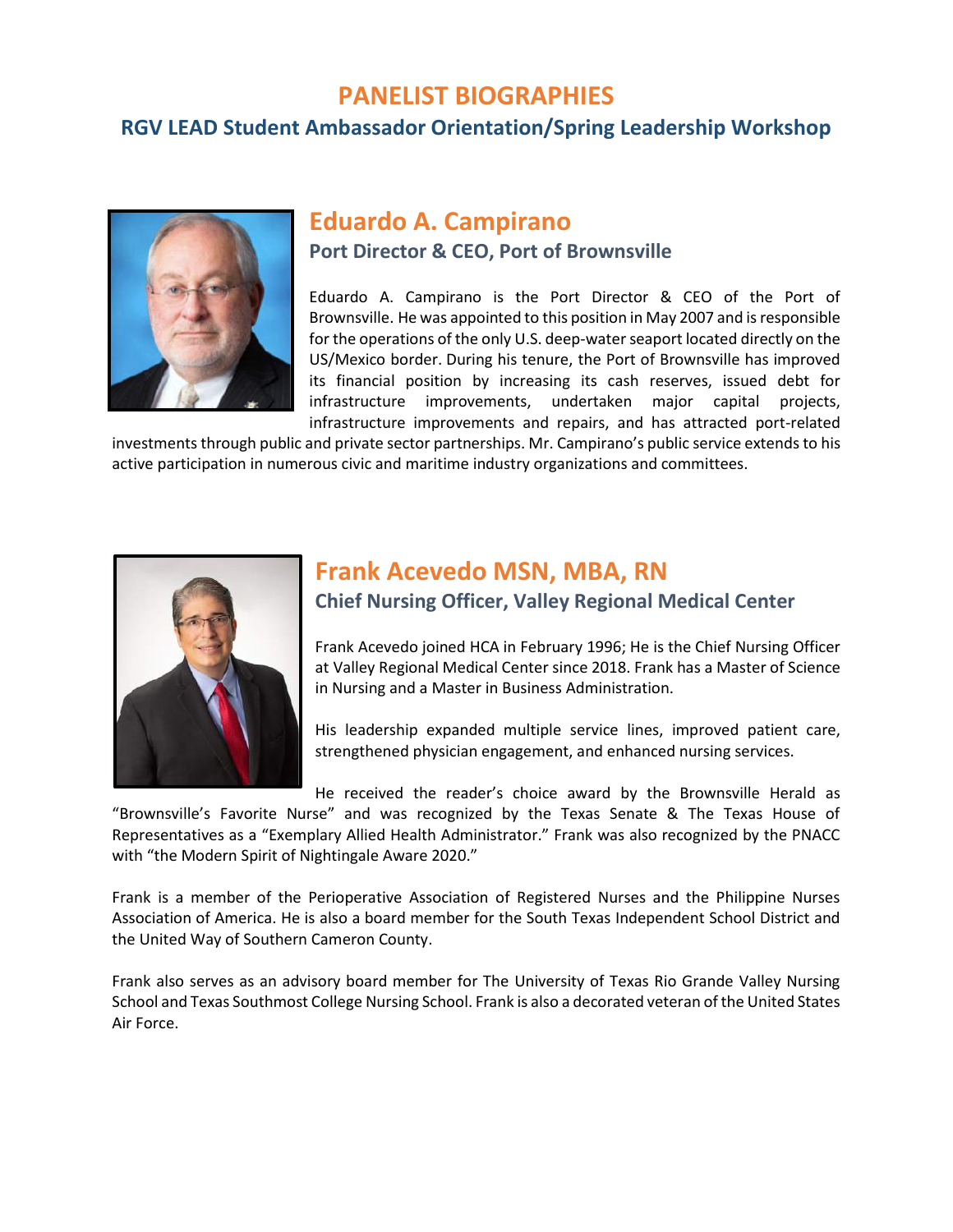

# **Dr. Joca Marquez Evaluation Specialist Contractor, NASA Glenn Research Center**

With over five years of evaluation experience, Dr. Joca Marquez is currently contracted with **Paragon TEC/NASA** to provide evaluation support services with MUREP (Minority University Research and Education Project), MUREP American Indian and Alaska Native STEM Engagement, MUREP Internships and Fellowships, Space Grant Independent Evaluation, Space Grant Consortia, and Artemis Challenges evaluation.

Dr. Marquez graduated with a doctoral degree in School Improvement from Texas State University in August 2018. Her dissertation focuses on secondary data analysis using databases from the National Center for Education Statistics-specifically on the mathematics and science achievement in the Early Childhood Longitudinal Study Cohort 2011. Dr. Marquez received a bachelor's and master's degrees in Chemistry from the University of Texas Pan American. Her master's thesis focused on the synthesis of beta-lactams that have shown in-vitro anti-cancer activity in collaboration with MD Anderson Cancer Center.

- **For the past 10 years, Dr. Marquez has been a graduate research assistant in Chemistry labs at the University of Texas Pan American, the Biotechnology lab at the Texas A & M Kingsville Citrus Center, and Texas State University. She has collaborated with numerous faculty during her tenure as a graduate research assistant.**
- **More recently, she collaborated on three different research projects at Texas State University**. She has worked with the Greater Texas Foundation (GTF) Grant at the CLAS department, specifically focusing on college access and readiness along the P-16 pipeline for Latina/o students. She has collaborated with Family and Consumer Sciences focusing on first-generation college student's parental perceptions of their child's education. Previously, Dr. Marquez worked as a research analyst for the HSI STEM Impact Program at Texas State University. Dr. Marquez has extensive experience working with the US Department of Education Title III Grants as well as the LBJ Institute for STEM Education and Research NASA and National Science Foundation Grants. As a result of her research, Dr. Marquez has presented her research at the American Chemical Society, Texas Academy of Science, American Educational Research Association, University Council for Educational Administrators, and American Educational Studies Association. Her work has been published in peer-reviewed journals such as *Tetrahedron Letters***,** *Asian Journal of Medicinal Chemistry***,**  *Association of Mexican American Educators***,** *Teachers College Record***,** *Journal of Latinos in Education***,**  *Educational Administration Quarterly***, and** *Education and Urban Society*. Dr. Marquez is also a former high school science teacher in the Rio Grande Valley.
- **Dr. Marquez completed a Post-Doctoral research fellowship with the NSF E-communities STEM Grant at Howard University** [Howard University Education](https://education.howard.edu/academics/department-curriculum-instruction/faculty-profiles)